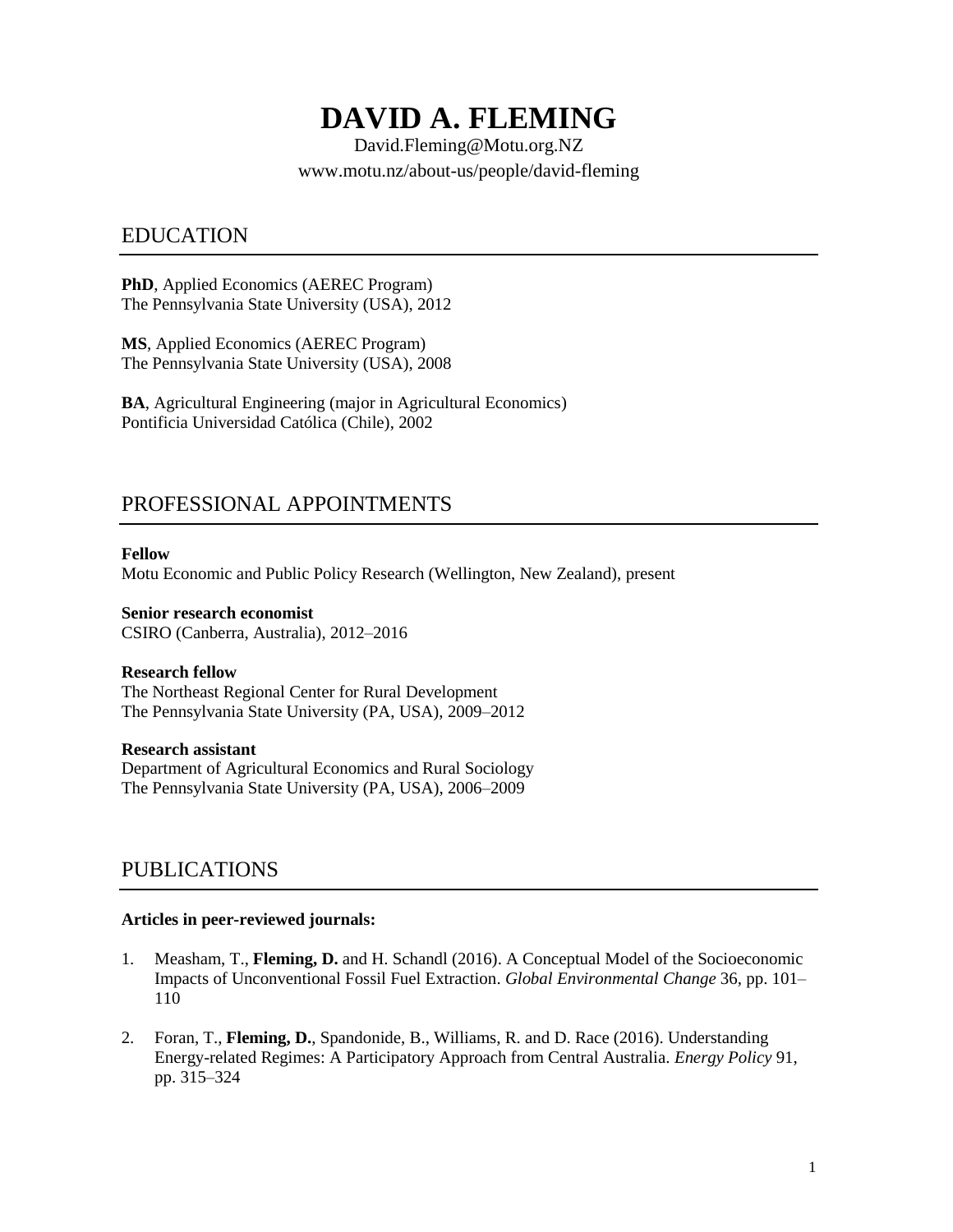- 3. Li, M., Goetz, S., Partridge, M. and **D. Fleming** (2016). Location Determinants of High-growth Firms. *Entrepreneurship & Regional Development* 28 (1-2), pp. 97–125
- 4. **Fleming, D.**, Measham, T. and D. Paredes (2015). Understanding the Resource Curse (or Blessing) across National and Regional Scales: Theory, Empirical Challenges and an Application. *Australian Journal of Agricultural and Resource Economics,* 59 (4), pp. 624–639
- 5. **Fleming, D.** and T. Measham (2015). Local Economic Impacts of an Unconventional Energy Boom: The Coal Seam Gas Industry in Australia. *Australian Journal of Agricultural and Resource Economics* 59 (1), pp. 78–94
- 6. **Fleming, D.** and T. Measham (2015). Income Inequality across Australian Regions during the Mining Boom: 2001-2011. *Australian Geographer* 46 (2), pp. 201–214
- 7. Measham, T. and **D. Fleming** (2014). Socio-economics: Assess Benefits and Costs of Shale Energy. *Nature* 510 (7506), p. 473
- 8. **Fleming, D.**, Chong, A. and D. Bejarano (2014). Trust and Reciprocity in the Aftermath of Natural Disasters. *Journal of Development Studies* 20 (11), pp. 1482–1493
- 9. **Fleming, D.** and T. Measham (2014). Local Job Multipliers of Mining. *Resources Policy* 41, pp. 9–15
- 10. **Fleming, D.** (2014). Slippage Effects of Land‐[Based Policies: Evaluating the Conservation](http://scholar.google.com/citations?view_op=view_citation&hl=en&user=-OWQUbIAAAAJ&sortby=pubdate&citation_for_view=-OWQUbIAAAAJ:hqOjcs7Dif8C)  [Reserve Program Using Satellite Imagery.](http://scholar.google.com/citations?view_op=view_citation&hl=en&user=-OWQUbIAAAAJ&sortby=pubdate&citation_for_view=-OWQUbIAAAAJ:hqOjcs7Dif8C) *Papers in Regional Science* 93 (S1), pp. 167–178
- 11. Measham, T. and **D. Fleming** (2014)**.** Impacts of Unconventional Gas Development on Rural Community Decline. *Journal of Rural Studies* 36, pp. 376–385
- 12. **Fleming, D.** and D. Abler (2013). Does Agricultural Trade affect Productivity? Evidence from Chilean Farms. *Food Policy* 41, pp. 11–17
- 13. Goetz, S., **Fleming, D.** and A. Rupasingha (2012). The Economic Impacts of Self-employment. *Journal of Agricultural and Applied Economics* 44 (3), pp. 315–321
- 14. **Fleming, D.** and S. Goetz (2011). Does Local Firm Ownership Matter? *Economic Development Quarterly* 25 (3), pp. 277–281
- 15. **Fleming, D.**, Abler, D. and S. Goetz (2010). Agricultural Trade and Poverty in Chile: A Spatial Analysis of Product Tradability. *Agricultural Economics* 41 (6), pp. 545–553
- 16. Kinsella, J., Goetz, S., Partridge, M., Deller, S. and **D. Fleming** (2010). Evaluating RD Policies for Social and Human Capital Development. *EuroChoices* 9 (1), pp. 42–47
- 17. Goetz, S., Partridge, M., Deller, S. and **D. Fleming** (2010). Evaluating U.S. Rural Entrepreneurship Policy. *Journal of Regional Analysis and Policy* 40 (1), pp. 20–33

#### **Book chapters, conference proceedings, online reports and working papers (select):**

1. **Fleming, D.**, Cai, Y., Graham, P. and T. Measham (2016). Evaluating Economic Models to Forecast Regional Socioeconomic Impacts Generated by Unconventional Fossil Fuel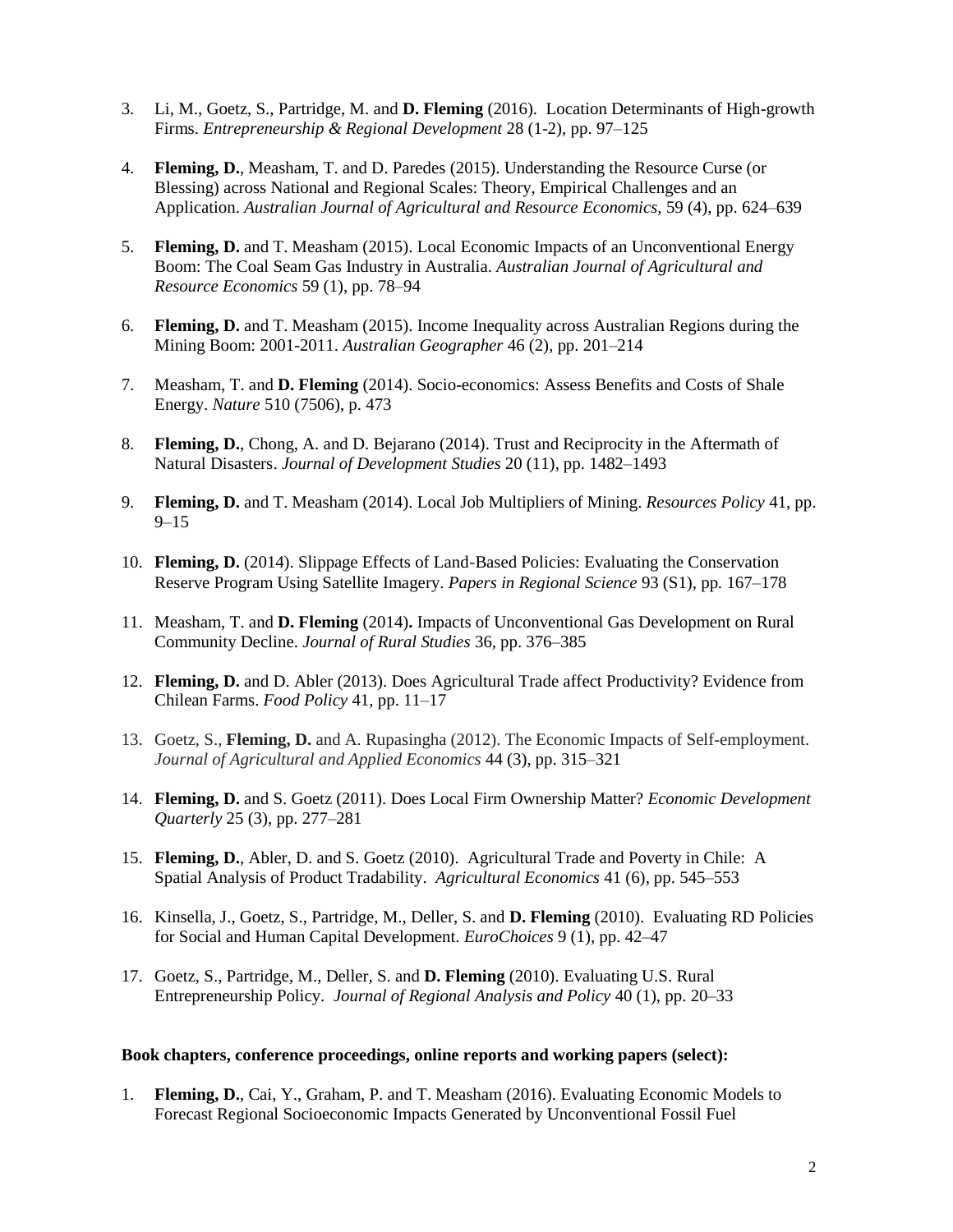Extraction. Project report for the Gas Industry Social and Environmental Research Alliance (GISERA)

- 2. Measham, T., Moffat, K., **Fleming, D.** and A. Reeson (forthcoming). Impacts and Benefits: Earth Resources and Society. In Littleboy, A. and R. Chamberlain (Eds.) Resources: Science and Solutions for Australia. CSIRO Publishing, Melbourne
- 3. Moffat, K., Boughen, N., Zhang, A., Lacey, N., **Fleming, D.** and K. Uribe (2014). Chilean Attitudes toward Mining, Citizen Survey – 2014 Results. Mineral Resources Flagship report, CSIRO
- 4. Foran, T., **Fleming, D.** and B. Spandonide (2014). A Conversation about Energy Futures for Remote Australian Communities. Cooperative Research Centre (CRC) for Remote Economic Participation Working Paper CW019, Ninti One Limited, Alice Springs, Australia
- 5. **Fleming, D**. (2013). Assessing Regional Economic Impacts across a Mining Boom Country: Australia, 2001–2011. Refereed proceedings of the 2nd Social Responsibility in Mining conference, Santiago de Chile
- 6. **Fleming, D.** and T. Measham (2013). Disentangling the Natural Resources Curse: National and Regional Socioeconomic Impacts of Resource Windfalls. Selected paper prepared for presentation at the Agricultural & Applied Economics Association's 2013 AAEA & CAES joint annual meeting, Washington DC
- 7. Brown, J., Goetz, S. and **D. Fleming** (2012). Multifunctional Agriculture and Farm Viability in the United States. Selected paper prepared for presentation at the Agricultural & Applied Economics Association's 2012 annual meeting, Seattle WA
- 8. Measham, T. and **D. Fleming** (2012). Lessons from Developments of Resource Extraction Industries in Rural Areas: A Literature Review. Project report for the Gas Industry Social and Environmental Research Alliance (GISERA)
- 9. **Fleming, D.**, McGranahan, D. and S. Goetz (2009). Natural Amenities and Rural Development: The Role of Land–Based Policies in the U.S. Rural development paper No. 45, The Northeast Regional Center for Rural Development, University Park PA

# CONFERENCE, SEMINAR & WORKSHOP PRESENTATIONS

### **Keynote Speaker**

Australian Regional Development Conference, September 2016

### **Invited seminars** (chronological order)**:**

Centro de Investigación y Docencia Económicas CIDE (Mexico DF, 2011); University of Sydney – Department of Agricultural Economics (Web conference, 2011); Universidad de Talca – Department of Agricultural Economics (Chile, 2012); Universidad Católica del Norte – Department of Economics (Chile, 2012); University of Ottawa – Department of Economics (Ottawa, 2012); Penn State University – The Marcellus Shale Centre (USA, 2013); AARES ACT Branch Seminar (Canberra, 2014); University of Queensland – Sustainable Minerals Institute (Brisbane, 2015); University of Canberra – Institute for Governance and Policy Analysis (Canberra, 2015); Kasetsart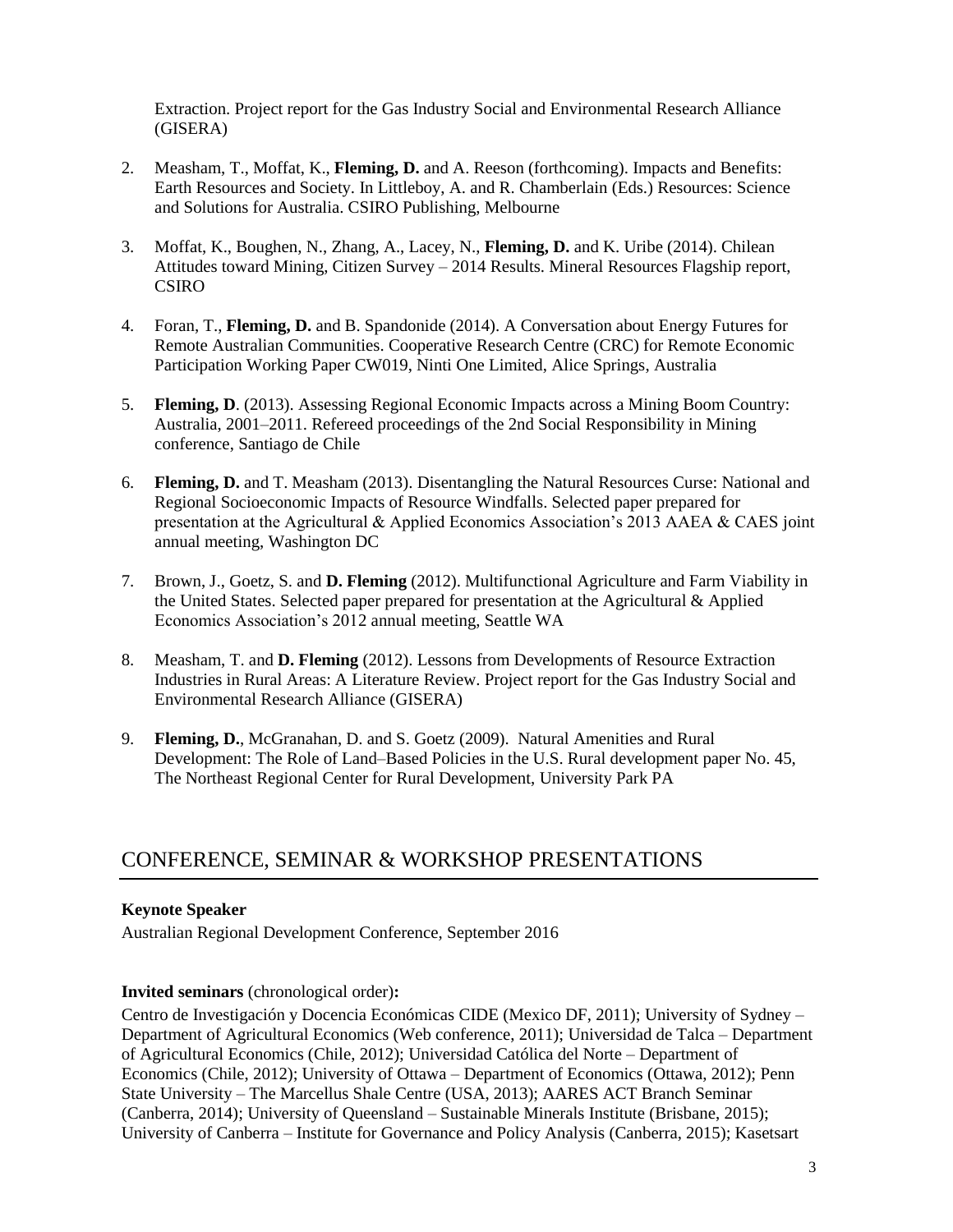University – Department of Economics (Bangkok, 2016); Motu Economic & Public Policy Research (Wellington, 2016); McGill University – Department of Natural Resources (Montreal, 2016); Macquarie University – Department of Economics (Sydney, 2016); Universidad de Santiago de Chile – Department of Economics (Santiago, 2016)

### **Workshop and conference presentations by invitation** (chronological order)**:**

OECD – Expert consultation workshop (Paris, 2009); Latin American and Caribbean Environmental Economics Program – Research workshops (Ecuador, 2010 – Panama, 2010 – Costa Rica, 2011); North American Regional Science Council annual meeting – Regional development special session (Washington DC, 2014); ANU Crawford School – Public symposium (Canberra, 2015); International Centre for Integrated Mountain Development – Water-livelihood-gender nexus workshop (Nepal, 2016); Regional, Urban and Spatial Economics workshop (China, 2016); CESIEP Desarrollo de Politicas Publicas basada en Evidencia: Desafios y Oportunidades (Chile, 2016)

#### **Conference presentations by submitted paper/abstract** (alphabetical order)**:**

Agricultural & Applied Economics Association (AAEA) annual meetings (2010, 2011, 2013); Australian Agricultural & Resource Economics Society (AARES) annual conferences (2013, 2014, 2016); Australia & New Zealand Regional Science Association International (ANZRSAI) annual conference (2012); Canadian Agricultural Economics Society/NAREA joint conference (2008); Emerging Issues along Urban/Rural Interfaces III conference (2010); Institute of Australian Geographers (IAG) conference (2015); International Society for Ecological Economics (ISEE) annual conference (2016); International Symposium for Society and Resource Management (ISSRM) conference (2016); North American Regional Science Council (NARSC) annual meetings (2011, 2012); Regional Studies Association (RSA) Australasian conference (2015); Southern Regional Science Association (SRSA) annual meeting (2010); World Congress of Environmental and Resource Economists (2010)

# OUTREACH & PROFESSIONAL INVOLVEMENT

### **Membership in professional associations:**

American Economic Association; Agricultural & Applied Economics Association; Australian Agricultural & Resource Economics Society; North American Regional Science Council; European Association of Environmental & Resource Economists

### **Leadership in professional associations:**

President, Australian Agricultural & Resource Economics Society ACT Branch (2016)

### **Editorial services:**

Associate editor, *Resources Policy* (Jan 2016–present) Associate editor, *Land Use Policy* (Apr 2016–present)

### **Referee services for journals** (alphabetical order)**:**

*Australian Journal of Agricultural and Resource Economics; Ecological Economics; Economic Development Quarterly; Economic Papers; Energy Economics; Environment and Development*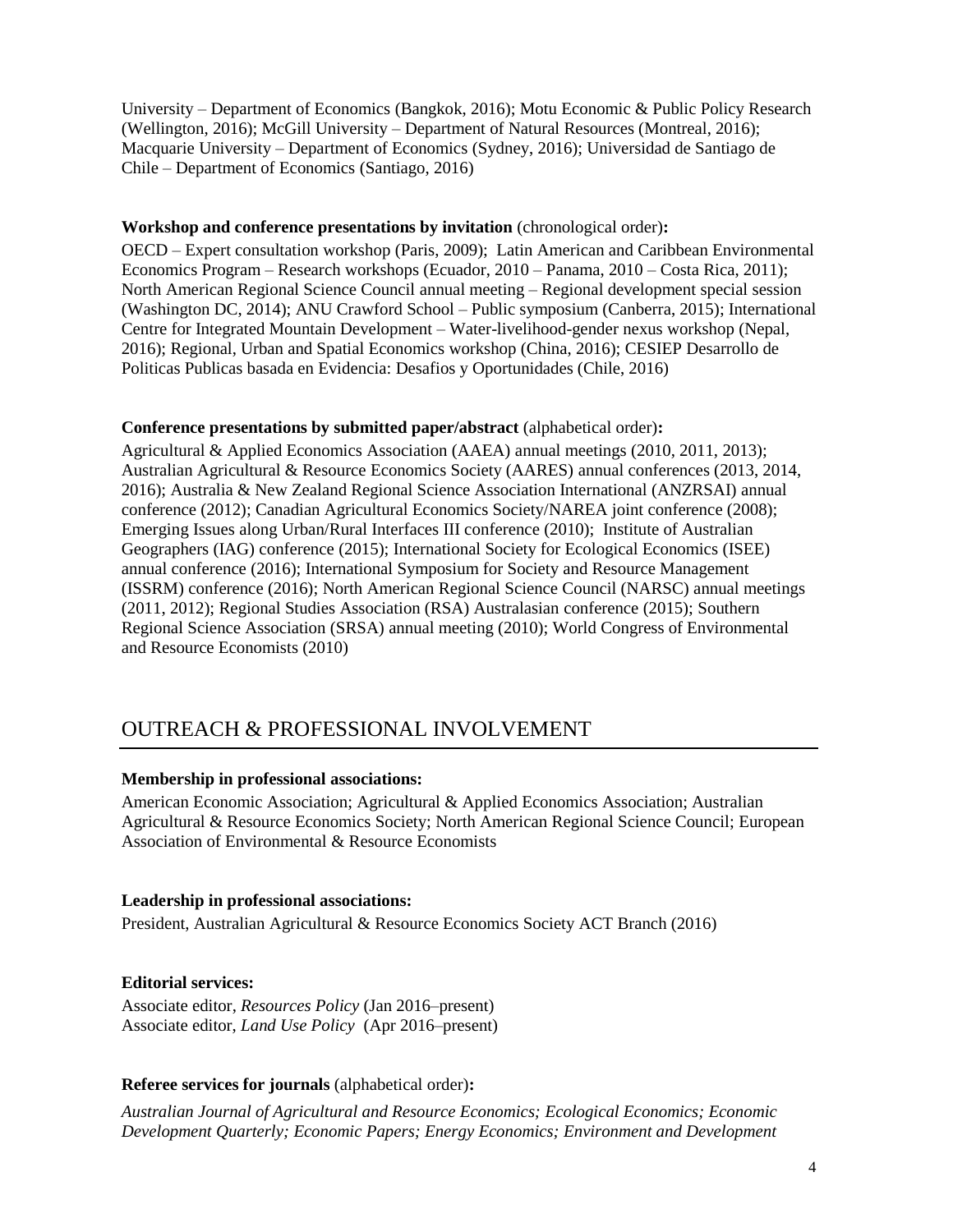*Economics*; *Environmental Science and Policy; Journal of Agricultural Economics; Journal of Economic Surveys; Journal of Development Studies; Journal of Industrial Ecology*; *Journal of Regional Science; Journal of Rural Studies; Land Use Policy; Mineral Economics; PLOS One; Resources Policy; Rural Society; Society and Natural Resources*

### **Referee services for research grant agencies** (alphabetical order)**:**

*Comisión Nacional de Investigación Científica y Tecnológica de Chile; Latin American and Caribbean Environmental Economics Program; Northeast Regional Center for Rural Development; Partnership for Economic Policy (African Office)*

### **Articles in news media:**

"What makes one Economy more Resilient than Another?" *The Conversation*, Mar 2016 [>2,700 reads]

"Rich and Poor: Which Areas of Australia are Most Unequal?" *The Conversation*, Sept 2015 (republished by *The Guardian*) [>13,500 reads]

"How Coal Seam Gas is changing the Face of Rural Queensland" *The Conversation*, Jan 2014 [>8,000 reads]

# AWARDS & GRANTS (select)

- 2016, Research grant (PI, \$113,000), Gas Industry Social and Environmental Research Alliance
- 2015, Research grant (co-PI, \$250,000), Gas Industry Social and Environmental Research Alliance
- 2015, Award for outstanding achievements, CSIRO Land & Water
- 2015, Award for performance, CSIRO Adaptive Social and Economic Systems Program
- 2014, Award of excellence in research, CSIRO Socio and Economics Sciences Research Program
- 2012, Award for best conference paper, ANZRSAI 2012 Annual Conference
- 2011, Scholarship, EAERE Belpasso International Economics Summer School
- 2010, Competitive research grant (PI, \$15,000), LACEEP
- 2010, Travel award for dissertation research, Penn State University
- 2010, Scholarship, Future Leaders Forum, Assoc. for International Ag. and Rural Development
- 2010, Competitive research grant (PI, \$2,000), [College of Ag.](http://international.cas.psu.edu/) [Sciences,](http://international.cas.psu.edu/) Penn State University
- 2006, Fulbright scholarship
- 2003, Fellowship, The Egyptian International Centre for Agriculture
- 2000, Award for academic excellence, Pontificia Universidad Católica de Chile

### **TEACHING**

### **Undergraduate courses:**

*Teaching assistant*, PUC Chile: Applied economics, 2001; Business management, 2000 *Guest Lecturer*, Penn State University: AGEC450 International development, 2011

### **Postgraduate courses:**